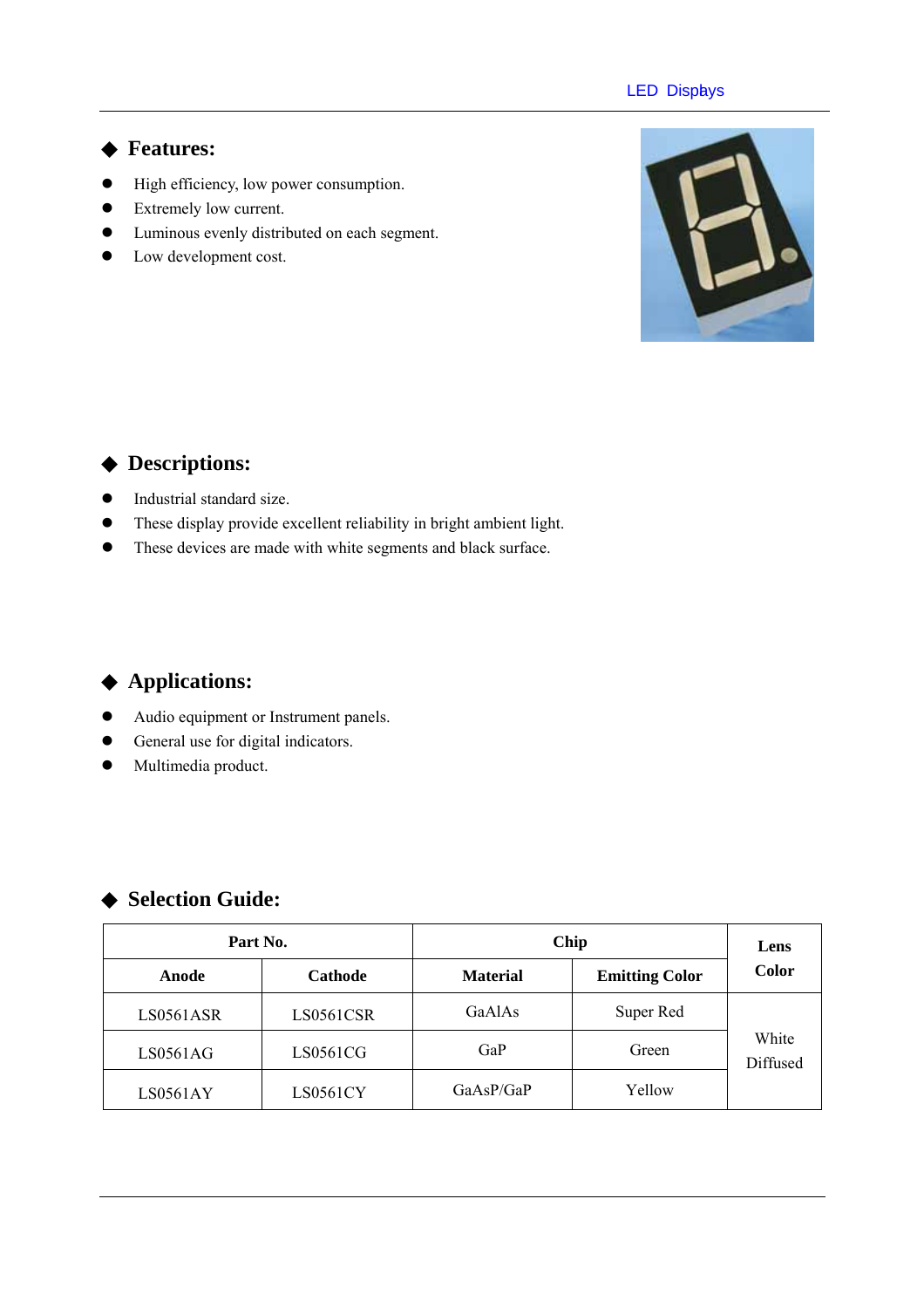| <b>Parameter</b>                                          | <b>Symbol</b> | <b>Super Red</b> | Green          | <b>Yellow</b> | Unit |
|-----------------------------------------------------------|---------------|------------------|----------------|---------------|------|
| <b>Power Dissipation/Segment</b>                          | $P_d$         | 50               | 60             | 60            | mW   |
| Peak Forward Current /Segment<br>(Duty $1/10\omega$ 1KHz) | $I_{FP}$      | 70               | 70             | 70            | mA   |
| Continuous Forward Current<br>/Segment                    | $I_F$         | 20               | 20             | 20            | mA   |
| Recommend use current<br>/Segment                         | $I_F$         | $5 - 10$         | $5 - 10$       | $5 \sim 10$   | mA   |
| Reverse Voltage /Segment                                  | $V_{R}$       | 5                | 5              | 5             | V    |
| <b>Operating Temperature Range</b>                        | Topr          | $-25 - +75$      |                |               |      |
| <b>Storage Temperature Range</b>                          | <b>Tstg</b>   |                  | $-30 \sim +85$ |               |      |
| Solder Temperature                                        | Tsol          | $260 \pm 5$      |                |               |      |

# **Absolute Maximum Rating**  Ta=25

Notes 1 This is the limit current . It is not allowed to use when the product work continuously.

2 It is recommended that the product is driven by TTL,CMOS.

3 Soldering time 5 seconds.

## **Electrical Optical Characteristics**%**Ta=25**℃)

|                    | <b>Symbol</b> | <b>Super Red</b> |                          | <b>Green</b> |      | <b>Yellow</b> |                          |      | <b>Test</b>      |
|--------------------|---------------|------------------|--------------------------|--------------|------|---------------|--------------------------|------|------------------|
| <b>Parameter</b>   |               | Typ.             | Max.                     | Typ.         | Max. | Typ.          | Max.                     | Unit | <b>Condition</b> |
| Luminous Intensity | $I_V$         | 9.5              |                          | 4.8<br>$- -$ | $-$  | 4.8           | $\overline{\phantom{a}}$ | mcd  | $I_F = 10mA$     |
| /Segment           |               |                  |                          |              |      |               |                          |      |                  |
| Forward Voltage    | $V_{\rm F}$   | 1.85             | 2.3                      | 2.2          | 2.5  | 2.0           | 2.5                      | V    | $I_F = 20mA$     |
| /Segment           |               |                  |                          |              |      |               |                          |      |                  |
| Reverse Current    | $I_R$         | --               | 50                       |              | 50   | --            | 50                       | uA   | $V_R = 5V$       |
| /Segment           |               |                  |                          |              |      |               |                          |      |                  |
| Dominant           | d             | 645              | --                       | 565          | --   | 585           | --                       | nm   | $I_F = 20mA$     |
| Wavelength         |               |                  |                          |              |      |               |                          |      |                  |
| Spectral Line Half |               | 30               |                          | 30           |      | 30            |                          |      |                  |
| Width              |               |                  | $\overline{\phantom{a}}$ |              | --   |               | --                       | nm   | $I_F = 20mA$     |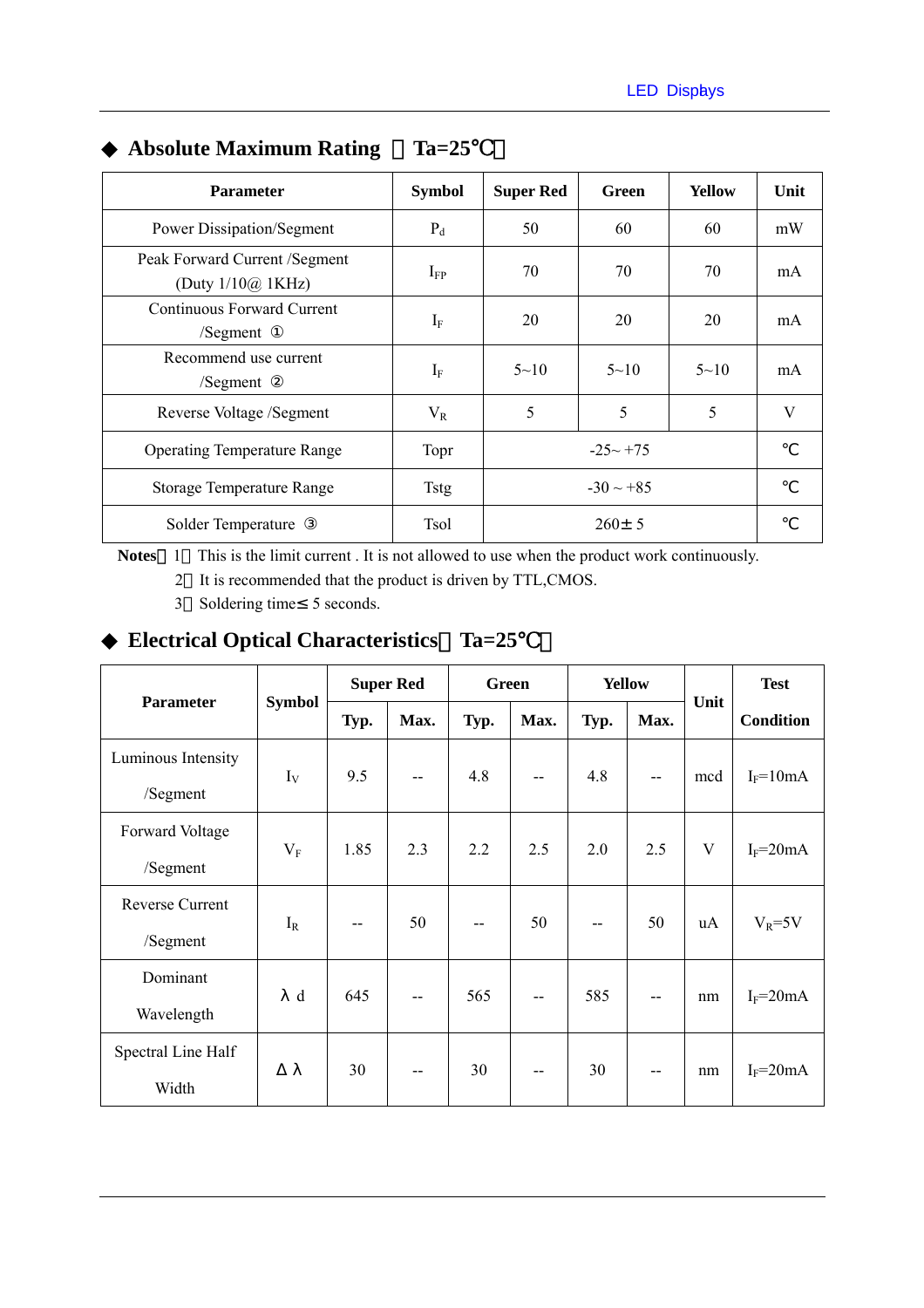## **Package Dimensions:**



#### **NOTES**:

- All dimensions are in millimetres (mm), Tolerance is  $\pm 0.25$ mm unless otherwise noted.
- Specifications are subject to change without notice.